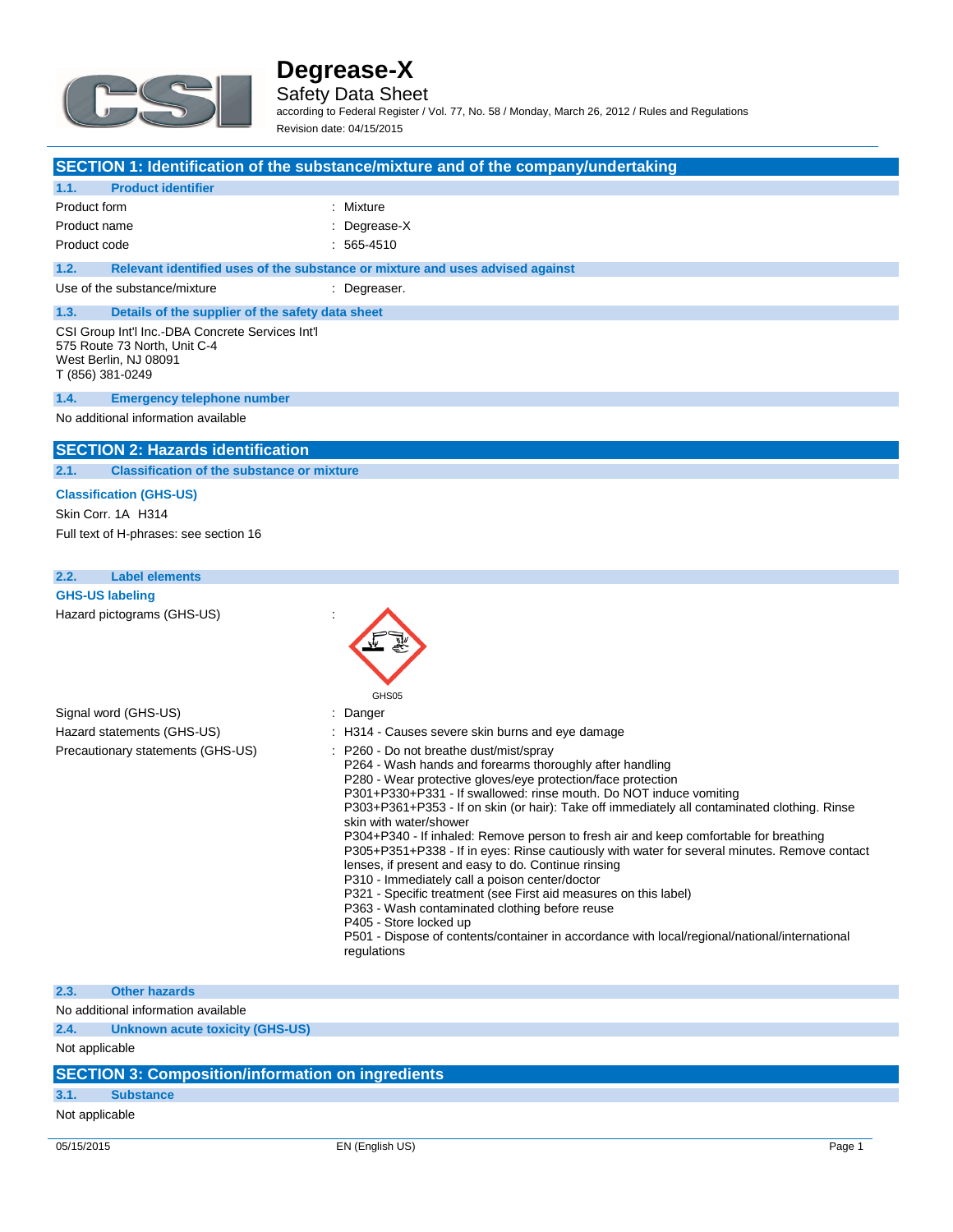### Safety Data Sheet

according to Federal Register / Vol. 77, No. 58 / Monday, March 26, 2012 / Rules and Regulations

| 3.2.<br><b>Mixture</b>                                                                                                                                                                                                      |                           |          |                                                                                                                                                                        |
|-----------------------------------------------------------------------------------------------------------------------------------------------------------------------------------------------------------------------------|---------------------------|----------|------------------------------------------------------------------------------------------------------------------------------------------------------------------------|
| <b>Name</b>                                                                                                                                                                                                                 | <b>Product identifier</b> | %        | <b>Classification (GHS-US)</b>                                                                                                                                         |
| Potassium Hydroxide, 45%= <conc<50%, aqueous="" solutions<="" td=""><td>(CAS No) 1310-58-3</td><td><math>5 - 10</math></td><td>Acute Tox. 3 (Oral), H301<br/>Skin Corr. 1A, H314<br/>Aquatic Acute 3, H402</td></conc<50%,> | (CAS No) 1310-58-3        | $5 - 10$ | Acute Tox. 3 (Oral), H301<br>Skin Corr. 1A, H314<br>Aquatic Acute 3, H402                                                                                              |
| Disodium metasilicate                                                                                                                                                                                                       | (CAS No) 6834-92-0        | $1 - 5$  | Skin Corr. 1B, H314<br>STOT SE 3, H335                                                                                                                                 |
| 2-butoxyethanol                                                                                                                                                                                                             | (CAS No) 111-76-2         | $1 - 5$  | Flam. Lig. 4, H227<br>Acute Tox. 4 (Oral), H302<br>Acute Tox. 3 (Dermal), H311<br>Acute Tox. 2 (Inhalation:gas),<br>H330<br>Skin Irrit. 2, H315<br>Eye Irrit. 2A, H319 |
| Trisodium orthophosphate, dodecahydrate                                                                                                                                                                                     | (CAS No) 10101-89-0       | $1 - 5$  | Skin Irrit. 2, H315<br>Eye Dam. 1, H318<br>STOT SE 3, H335<br>Aquatic Acute 3, H402                                                                                    |
| Anionic Surfactant                                                                                                                                                                                                          | (CAS No) 68130-47-2       | $1 - 5$  | Skin Corr. 1A, H314                                                                                                                                                    |
| 2-aminoethanol                                                                                                                                                                                                              | (CAS No) 141-43-5         | $1 - 5$  | Flam. Lig. 4, H227<br>Acute Tox. 4 (Oral), H302<br>Acute Tox. 4 (Dermal), H312<br>Skin Corr. 1B, H314                                                                  |

Full text of H-phrases: see section 16

|      | <b>SECTION 4: First aid measures</b>                        |                                                                                                                                                                                 |
|------|-------------------------------------------------------------|---------------------------------------------------------------------------------------------------------------------------------------------------------------------------------|
| 4.1. | <b>Description of first aid measures</b>                    |                                                                                                                                                                                 |
|      | First-aid measures general                                  | : Never give anything by mouth to an unconscious person. If you feel unwell, seek medical<br>advice (show the label where possible).                                            |
|      | First-aid measures after inhalation                         | : Remove victim to fresh air and keep at rest in a position comfortable for breathing. Immediately<br>call a poison center or doctor/physician.                                 |
|      | First-aid measures after skin contact                       | : Remove/Take off immediately all contaminated clothing. Rinse skin with water/shower.<br>Immediately call a poison center or doctor/physician.                                 |
|      | First-aid measures after eye contact                        | : Rinse cautiously with water for several minutes. Remove contact lenses, if present and easy to<br>do. Continue rinsing. Immediately call a poison center or doctor/physician. |
|      | First-aid measures after ingestion                          | : Rinse mouth. Do NOT induce vomiting. Immediately call a poison center or doctor/physician.                                                                                    |
| 4.2. | Most important symptoms and effects, both acute and delayed |                                                                                                                                                                                 |
|      | Symptoms/injuries                                           | : Causes severe skin burns and eye damage.                                                                                                                                      |
| 4.3. |                                                             | Indication of any immediate medical attention and special treatment needed                                                                                                      |

#### No additional information available

|                                | <b>SECTION 5: Firefighting measures</b>               |                                                                                                                                                                      |
|--------------------------------|-------------------------------------------------------|----------------------------------------------------------------------------------------------------------------------------------------------------------------------|
| 5.1.                           | <b>Extinguishing media</b>                            |                                                                                                                                                                      |
|                                | Suitable extinguishing media                          | : Foam. Dry powder. Carbon dioxide. Water spray. Sand.                                                                                                               |
|                                | Unsuitable extinguishing media                        | : Do not use a heavy water stream.                                                                                                                                   |
| 5.2.                           | Special hazards arising from the substance or mixture |                                                                                                                                                                      |
| Reactivity                     |                                                       | : Thermal decomposition generates : corrosive vapors.                                                                                                                |
| 5.3.                           | <b>Advice for firefighters</b>                        |                                                                                                                                                                      |
| Firefighting instructions      |                                                       | : Use water spray or fog for cooling exposed containers. Exercise caution when fighting any<br>chemical fire. Prevent fire-fighting water from entering environment. |
| Protection during firefighting |                                                       | : Do not enter fire area without proper protective equipment, including respiratory protection.                                                                      |
|                                | <b>SECTION 6: Accidental release measures</b>         |                                                                                                                                                                      |
| 6.1.                           |                                                       | Personal precautions, protective equipment and emergency procedures                                                                                                  |
| 6.1.1.                         | For non-emergency personnel                           |                                                                                                                                                                      |
| Emergency procedures           |                                                       | : Evacuate unnecessary personnel.                                                                                                                                    |
| 6.1.2.                         | For emergency responders                              |                                                                                                                                                                      |
| Protective equipment           |                                                       | : Equip cleanup crew with proper protection.                                                                                                                         |
| Emergency procedures           |                                                       | : Ventilate area.                                                                                                                                                    |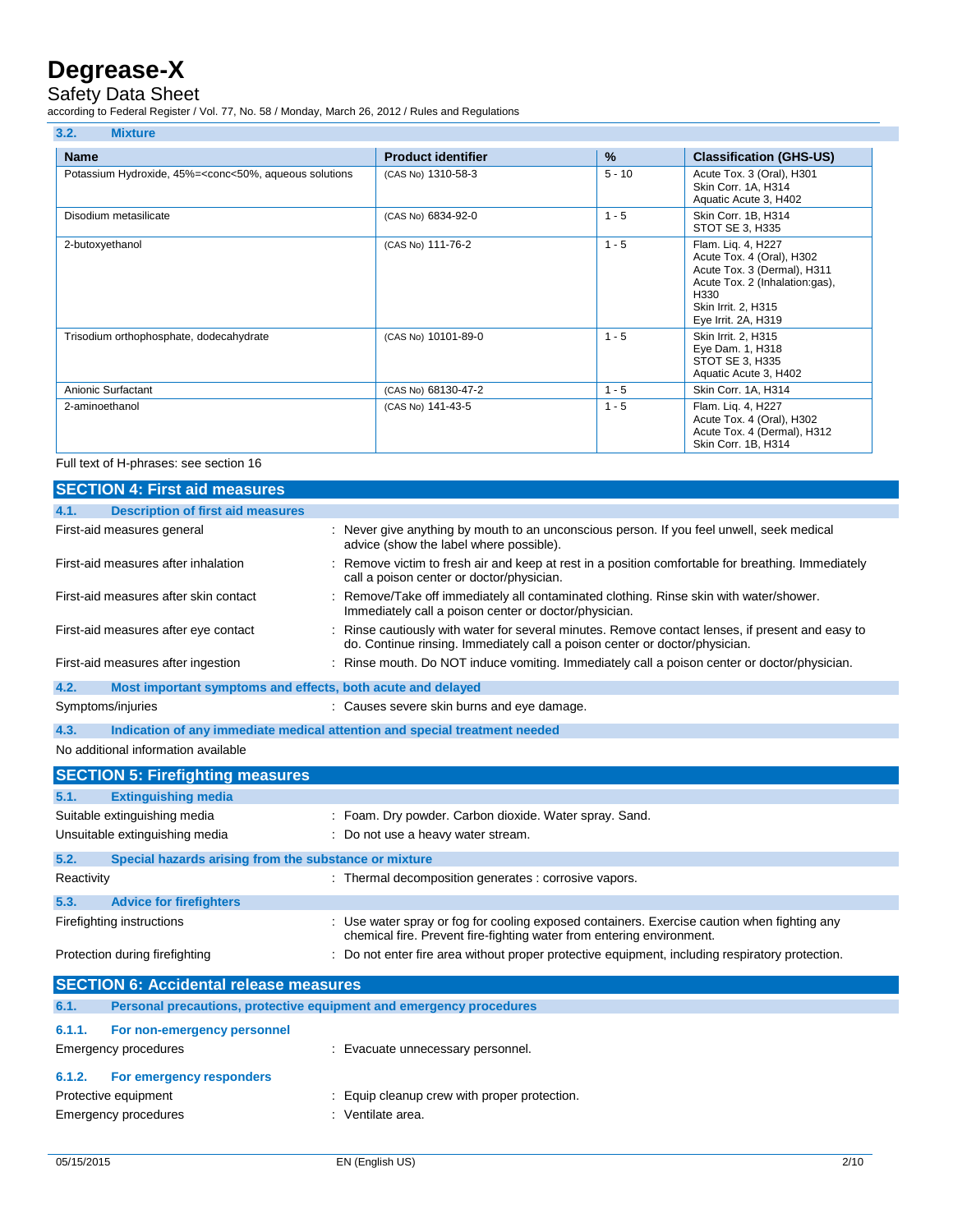### Safety Data Sheet

according to Federal Register / Vol. 77, No. 58 / Monday, March 26, 2012 / Rules and Regulations

Prevent entry to sewers and public waters. Notify authorities if liquid enters sewers or public waters.

| 6.3. | Methods and material for containment and cleaning up |                                                                                                                                                   |
|------|------------------------------------------------------|---------------------------------------------------------------------------------------------------------------------------------------------------|
|      | Methods for cleaning up                              | : Soak up spills with inert solids, such as clay or diatomaceous earth as soon as possible. Collect<br>spillage. Store away from other materials. |
| 6.4. | <b>Reference to other sections</b>                   |                                                                                                                                                   |

See Heading 8. Exposure controls and personal protection.

|                    | <b>SECTION 7: Handling and storage</b>                       |                                                                                                                                                                                                                                                                                     |
|--------------------|--------------------------------------------------------------|-------------------------------------------------------------------------------------------------------------------------------------------------------------------------------------------------------------------------------------------------------------------------------------|
| 7.1.               | <b>Precautions for safe handling</b>                         |                                                                                                                                                                                                                                                                                     |
|                    | Precautions for safe handling                                | : Wash hands and other exposed areas with mild soap and water before eating, drinking or<br>smoking and when leaving work. Provide good ventilation in process area to prevent formation<br>of vapor. Do not breathe dust/mist/spray. Avoid contact during pregnancy/while nursing. |
| Hygiene measures   |                                                              | : Wash hands and forearms thoroughly after handling.                                                                                                                                                                                                                                |
| 7.2.               | Conditions for safe storage, including any incompatibilities |                                                                                                                                                                                                                                                                                     |
| Technical measures |                                                              | : Comply with applicable regulations.                                                                                                                                                                                                                                               |
| Storage conditions |                                                              | : Keep only in the original container in a cool, well ventilated place away from heat, hot surfaces,<br>sparks, open flame and other ignition sources. No smoking. Keep container closed when not in<br>use.                                                                        |
|                    | Incompatible products                                        | : Strong bases. Strong acids.                                                                                                                                                                                                                                                       |
|                    | Incompatible materials                                       | : Sources of ignition. Direct sunlight.                                                                                                                                                                                                                                             |
| 7.3.               | Specific end use(s)                                          |                                                                                                                                                                                                                                                                                     |

### No additional information available

| <b>SECTION 8: Exposure controls/personal protection</b> |                                                                                                          |                       |  |
|---------------------------------------------------------|----------------------------------------------------------------------------------------------------------|-----------------------|--|
| 8.1.<br><b>Control parameters</b>                       |                                                                                                          |                       |  |
| Degrease-X                                              |                                                                                                          |                       |  |
| <b>ACGIH</b>                                            | Not applicable                                                                                           |                       |  |
| <b>OSHA</b>                                             | Not applicable                                                                                           |                       |  |
| Disodium metasilicate (6834-92-0)                       |                                                                                                          |                       |  |
| <b>ACGIH</b>                                            | Not applicable                                                                                           |                       |  |
| <b>OSHA</b>                                             | Not applicable                                                                                           |                       |  |
| Trisodium orthophosphate, dodecahydrate (10101-89-0)    |                                                                                                          |                       |  |
| <b>ACGIH</b>                                            | Not applicable                                                                                           |                       |  |
| <b>OSHA</b>                                             | Not applicable                                                                                           |                       |  |
| Anionic Surfactant (68130-47-2)                         |                                                                                                          |                       |  |
| <b>ACGIH</b>                                            | Not applicable                                                                                           |                       |  |
| <b>OSHA</b>                                             | Not applicable                                                                                           |                       |  |
|                                                         | Potassium Hydroxide, 45%= <conc<50%, (1310-58-3)<="" aqueous="" solutions="" td=""><td></td></conc<50%,> |                       |  |
| <b>ACGIH</b>                                            | ACGIH Ceiling (mg/m <sup>3</sup> )                                                                       | $2$ mg/m <sup>3</sup> |  |
| <b>ACGIH</b>                                            | Remark (ACGIH)                                                                                           | URT, eye, & skin irr  |  |
| <b>OSHA</b>                                             | Not applicable                                                                                           |                       |  |
| 2-aminoethanol (141-43-5)                               |                                                                                                          |                       |  |
| <b>ACGIH</b>                                            | ACGIH TWA (ppm)                                                                                          | 3 ppm                 |  |
| <b>ACGIH</b>                                            | ACGIH STEL (ppm)                                                                                         | 3 ppm                 |  |
| <b>ACGIH</b>                                            | Remark (ACGIH)                                                                                           | Eye & skin irr        |  |
| <b>OSHA</b>                                             | OSHA PEL (TWA) (mg/m <sup>3</sup> )                                                                      | $6$ mg/m <sup>3</sup> |  |
| <b>OSHA</b>                                             | OSHA PEL (TWA) (ppm)                                                                                     | 3 ppm                 |  |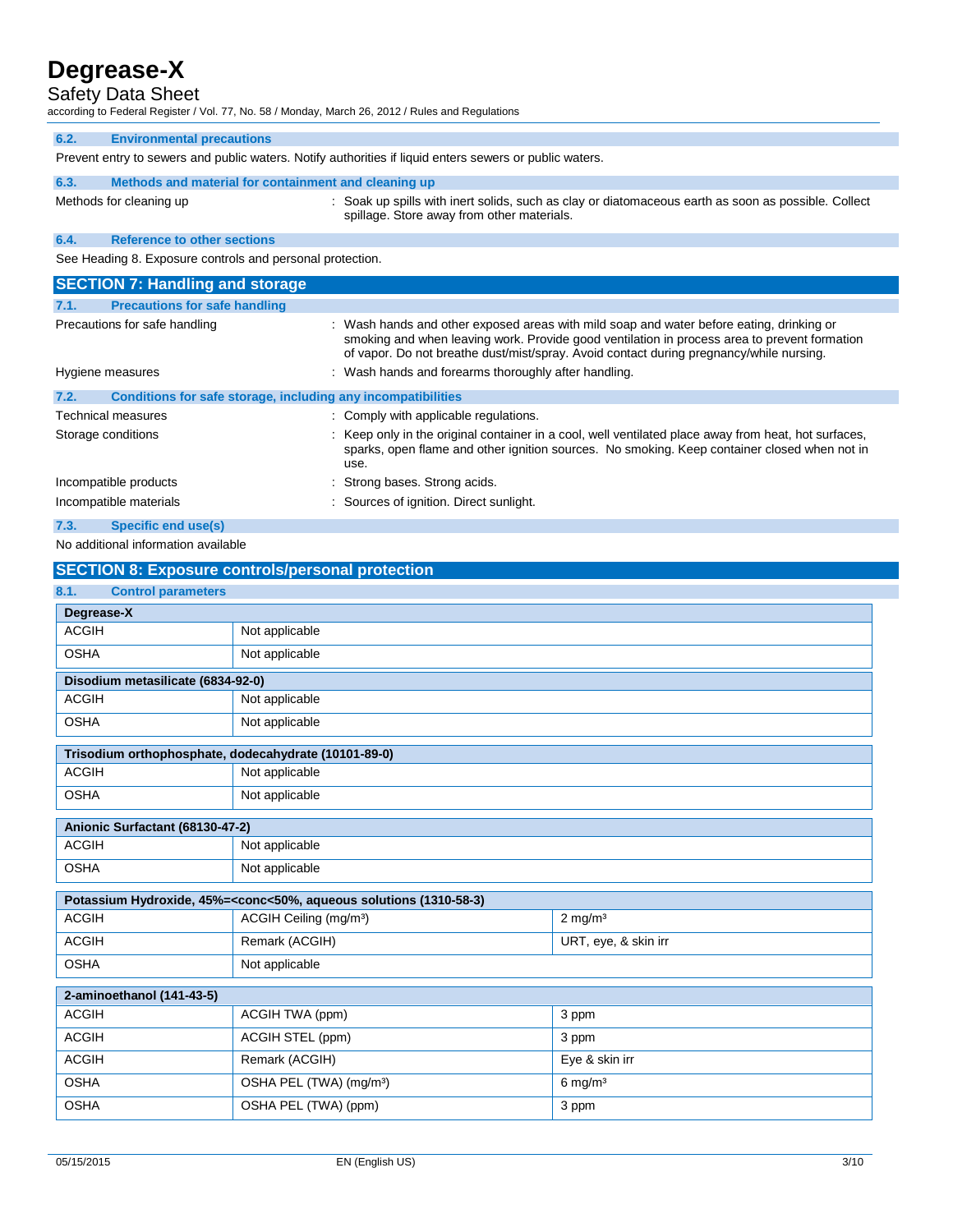### Safety Data Sheet

according to Federal Register / Vol. 77, No. 58 / Monday, March 26, 2012 / Rules and Regulations

| 2-butoxyethanol (111-76-2) |                                     |                         |
|----------------------------|-------------------------------------|-------------------------|
| ACGIH                      | ACGIH TWA (ppm)                     | 20 ppm                  |
| <b>ACGIH</b>               | ACGIH STEL (ppm)                    | 20 ppm                  |
| ACGIH                      | Remark (ACGIH)                      | Eye & URT irr           |
| <b>OSHA</b>                | OSHA PEL (TWA) (mg/m <sup>3</sup> ) | $240 \,\mathrm{mg/m^3}$ |
| <b>OSHA</b>                | OSHA PEL (TWA) (ppm)                | 50 ppm                  |

| 8.2.<br><b>Exposure controls</b> |                                                                            |  |
|----------------------------------|----------------------------------------------------------------------------|--|
| Personal protective equipment    | : Avoid all unnecessary exposure.                                          |  |
| Hand protection                  | : Wear protective gloves/eye protection/face protection protective gloves. |  |
| Eye protection                   | : Chemical goggles or face shield.                                         |  |
| Skin and body protection         | : Wear suitable protective clothing.                                       |  |
| Respiratory protection           | : Wear appropriate mask.                                                   |  |
| Other information                | : Do not eat, drink or smoke during use.                                   |  |

| <b>SECTION 9: Physical and chemical properties</b> |  |
|----------------------------------------------------|--|
|                                                    |  |

| Information on basic physical and chemical properties<br>9.1. |                                                                                                                                 |
|---------------------------------------------------------------|---------------------------------------------------------------------------------------------------------------------------------|
| Physical state                                                | $:$ Liquid                                                                                                                      |
| Color                                                         | : Blue                                                                                                                          |
| Odor                                                          | Butyl                                                                                                                           |
| Odor threshold                                                | No data available                                                                                                               |
| рH                                                            | : 13.5                                                                                                                          |
| Melting point                                                 | : No data available                                                                                                             |
| Freezing point                                                | : No data available                                                                                                             |
| Boiling point                                                 | $: 212 - 220$ °F                                                                                                                |
| Flash point                                                   | : $\geq 200$ °F                                                                                                                 |
| Relative evaporation rate (butyl acetate=1)                   | : No data available                                                                                                             |
| Flammability (solid, gas)                                     | No data available                                                                                                               |
| <b>Explosion limits</b>                                       | No data available                                                                                                               |
| <b>Explosive properties</b>                                   | : No data available                                                                                                             |
| Oxidizing properties                                          | : No data available                                                                                                             |
| Vapor pressure                                                | : No data available                                                                                                             |
| Relative density                                              | : 1.08                                                                                                                          |
| Relative vapor density at 20 °C                               | Same as water                                                                                                                   |
| Solubility                                                    | Soluble in water.<br>Water: Solubility in water of component(s) of the mixture :<br>• : > 18 g/100ml • : 12 g/100ml • : • : • : |
| Log Pow                                                       | : No data available                                                                                                             |
| Log Kow                                                       | : No data available                                                                                                             |
| Auto-ignition temperature                                     | No data available                                                                                                               |
| Decomposition temperature                                     | No data available                                                                                                               |
| Viscosity                                                     | : No data available                                                                                                             |
| Viscosity, kinematic                                          | : No data available                                                                                                             |
| Viscosity, dynamic                                            | : No data available                                                                                                             |
| 9.2.<br><b>Other information</b>                              |                                                                                                                                 |

No additional information available

# **SECTION 10: Stability and reactivity**

**10.1. Reactivity**

Thermal decomposition generates : corrosive vapors.

### **10.2. Chemical stability**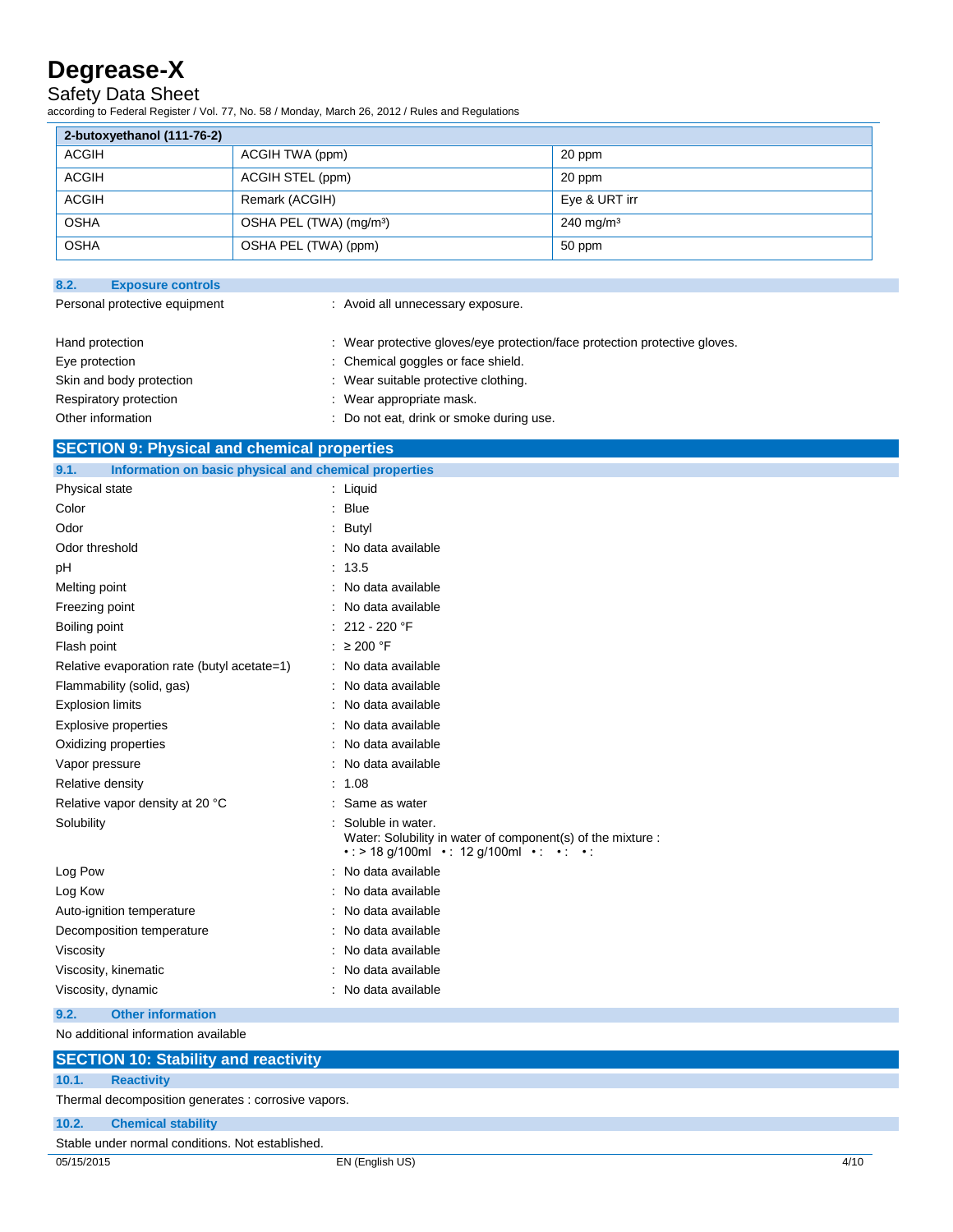### Safety Data Sheet

according to Federal Register / Vol. 77, No. 58 / Monday, March 26, 2012 / Rules and Regulations

#### **10.3. Possibility of hazardous reactions**

Not established.

### **10.4. Conditions to avoid**

Direct sunlight. Extremely high or low temperatures.

**10.5. Incompatible materials**

Strong acids. Strong bases.

### **10.6. Hazardous decomposition products**

Fume. Carbon monoxide. Carbon dioxide. Thermal decomposition generates : corrosive vapors.

#### **SECTION 11: Toxicological information**

#### **11.1. Information on toxicological effects**

Acute toxicity in the contract of the classified in the classified in the classified in the classified in the classified in the classified in the classified in the classified in the classified in the classified in the clas

| Disodium metasilicate (6834-92-0)                                                                        |                                                                                                                                                                             |  |
|----------------------------------------------------------------------------------------------------------|-----------------------------------------------------------------------------------------------------------------------------------------------------------------------------|--|
| LD50 dermal rat                                                                                          | > 5000 mg/kg body weight (Rat; Read-across; OECD 402: Acute Dermal Toxicity)                                                                                                |  |
| Trisodium orthophosphate, dodecahydrate (10101-89-0)                                                     |                                                                                                                                                                             |  |
| LD50 oral rat                                                                                            | 7400 mg/kg (Rat; OECD 420: Acute Oral toxicity - Acute Toxic Class Method; Literature<br>study; >2000 mg/kg bodyweight; Rat)                                                |  |
| LD50 dermal rabbit                                                                                       | > 7940 mg/kg (Rabbit)                                                                                                                                                       |  |
| LC50 inhalation rat (mg/l)                                                                               | > 0.83 mg/l/4h (Rat; Read-across)                                                                                                                                           |  |
| ATE US (oral)                                                                                            | 7400.000 mg/kg body weight                                                                                                                                                  |  |
| Potassium Hydroxide, 45%= <conc<50%, (1310-58-3)<="" aqueous="" solutions="" td=""><td></td></conc<50%,> |                                                                                                                                                                             |  |
| LD50 oral rat                                                                                            | 273 mg/kg (Rat)                                                                                                                                                             |  |
| ATE US (oral)                                                                                            | 273.000 mg/kg body weight                                                                                                                                                   |  |
| 2-aminoethanol (141-43-5)                                                                                |                                                                                                                                                                             |  |
| LD50 oral rat                                                                                            | 1720 mg/kg (Rat)                                                                                                                                                            |  |
| LD50 dermal rabbit                                                                                       | 1018 mg/kg (Rabbit)                                                                                                                                                         |  |
| ATE US (oral)                                                                                            | 1720.000 mg/kg body weight                                                                                                                                                  |  |
| ATE US (dermal)                                                                                          | 1018.000 mg/kg body weight                                                                                                                                                  |  |
| 2-butoxyethanol (111-76-2)                                                                               |                                                                                                                                                                             |  |
| LD50 oral rat                                                                                            | 530 mg/kg (Rat; Equivalent or similar to OECD 401; Literature study; 1746 mg/kg bodyweight;<br>Rat: Experimental value)                                                     |  |
| LD50 dermal rat                                                                                          | > 2000 mg/kg body weight (Rat: Experimental value: OECD 402: Acute Dermal Toxicity)                                                                                         |  |
| LD50 dermal rabbit                                                                                       | 435 mg/kg body weight (Rabbit; Experimental value; OECD 402: Acute Dermal Toxicity; 435<br>mg/kg bodyweight; Rabbit; Weight of evidence; Equivalent or similar to OECD 402) |  |
| LC50 inhalation rat (mg/l)                                                                               | 2.17 mg/l/4h (Rat; Experimental value; 2.35 mg/l/4h; Rat; Experimental value)                                                                                               |  |
| LC50 inhalation rat (ppm)                                                                                | 450 - 486 ppm/4h 450-486, Rat                                                                                                                                               |  |
| ATE US (oral)                                                                                            | 530.000 mg/kg body weight                                                                                                                                                   |  |
| ATE US (dermal)                                                                                          | 435.000 mg/kg body weight                                                                                                                                                   |  |
| ATE US (gases)                                                                                           | 450.000 ppmV/4h                                                                                                                                                             |  |
| ATE US (vapors)                                                                                          | 2.170 mg/l/4h                                                                                                                                                               |  |
| ATE US (dust, mist)                                                                                      | 2.170 mg/l/4h                                                                                                                                                               |  |
| Skin corrosion/irritation                                                                                | : Causes severe skin burns and eye damage.                                                                                                                                  |  |
|                                                                                                          | pH: 13.5                                                                                                                                                                    |  |
| Serious eye damage/irritation                                                                            | : Not classified                                                                                                                                                            |  |
|                                                                                                          | pH: 13.5                                                                                                                                                                    |  |
| Respiratory or skin sensitization                                                                        | : Not classified                                                                                                                                                            |  |
| Germ cell mutagenicity                                                                                   | Not classified                                                                                                                                                              |  |
| Carcinogenicity                                                                                          | Not classified                                                                                                                                                              |  |
|                                                                                                          |                                                                                                                                                                             |  |

| 2-butoxyethanol (111-76-2) |                      |      |
|----------------------------|----------------------|------|
| IARC group                 | 3 - Not classifiable |      |
| Reproductive toxicity      | Not classified       |      |
| 05/15/2015                 | EN (English US)      | 5/10 |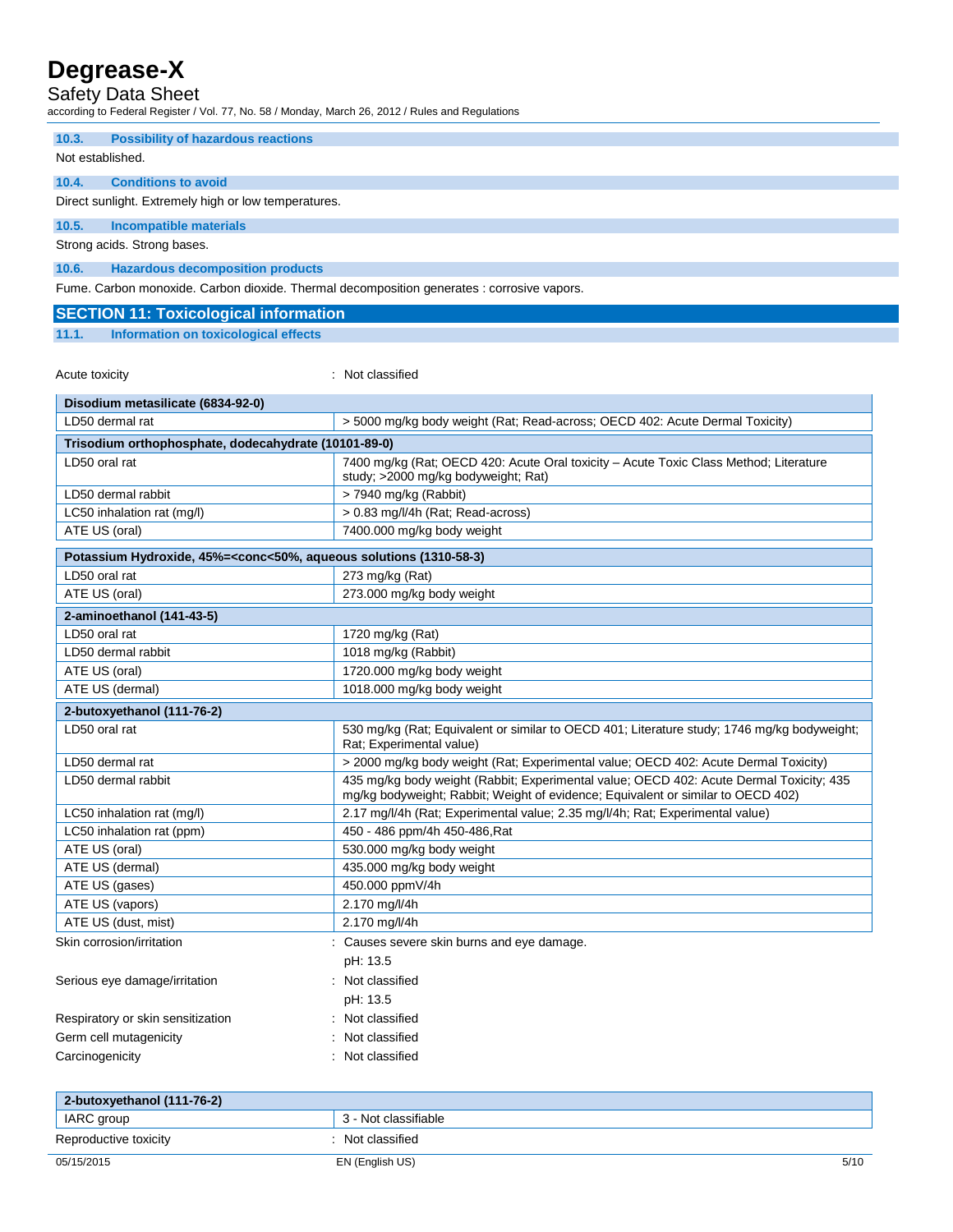Safety Data Sheet

according to Federal Register / Vol. 77, No. 58 / Monday, March 26, 2012 / Rules and Regulations

| Specific target organ toxicity (single exposure)      | : Not classified |
|-------------------------------------------------------|------------------|
| Specific target organ toxicity (repeated<br>exposure) | : Not classified |
| Aspiration hazard                                     | : Not classified |
|                                                       |                  |

Potential Adverse human health effects and symptoms

: Based on available data, the classification criteria are not met.

| <b>SECTION 12: Ecological information</b><br>12.1.<br><b>Toxicity</b>                                    |                                                              |
|----------------------------------------------------------------------------------------------------------|--------------------------------------------------------------|
|                                                                                                          |                                                              |
| Disodium metasilicate (6834-92-0)                                                                        |                                                              |
| LC50 fish 1                                                                                              | 210 mg/l (96 h; Brachydanio rerio)                           |
| EC50 Daphnia 1                                                                                           | 216 mg/l (96 h; Daphnia magna; GLP)                          |
| LC50 fish 2                                                                                              | 2320 mg/l (96 h; Gambusia affinis)                           |
| EC50 Daphnia 2                                                                                           | 632 mg/l (96 h; Lymnaea sp.)                                 |
| Threshold limit algae 1                                                                                  | 207 mg/l (72 h; Scenedesmus subspicatus; GLP)                |
| Trisodium orthophosphate, dodecahydrate (10101-89-0)                                                     |                                                              |
| LC50 fish 1                                                                                              | 2400 mg/l (48 h; Leuciscus idus; Anhydrous form)             |
| EC50 Daphnia 1                                                                                           | 100 mg/l (48 h; Daphnia magna)                               |
| LC50 fish 2                                                                                              | 220 mg/l (96 h; Lepomis macrochirus; Anhydrous form)         |
| Threshold limit algae 1                                                                                  | > 100 mg/l (72 h; Desmodesmus subspicatus)                   |
| Potassium Hydroxide, 45%= <conc<50%, (1310-58-3)<="" aqueous="" solutions="" td=""><td></td></conc<50%,> |                                                              |
| LC50 fish 1                                                                                              | 28.6 mg/l (24 h; Pisces; Pure substance)                     |
| LC50 other aquatic organisms 1                                                                           | 100 - 1000 mg/l (96 h)                                       |
| LC50 fish 2                                                                                              | 80 mg/l (96 h; Gambusia affinis; Pure substance)             |
| Threshold limit other aquatic organisms 1                                                                | 100 - 1000,96 h                                              |
| 2-aminoethanol (141-43-5)                                                                                |                                                              |
| LC50 fish 1                                                                                              | 150 mg/l 96 h; Salmo gairdneri (Oncorhynchus mykiss)         |
| EC50 Daphnia 1                                                                                           | 140 mg/l (24 h; Daphnia magna)                               |
| LC50 fish 2                                                                                              | 329.16 mg/l (96 h; Lepomis macrochirus)                      |
| TLM fish 1                                                                                               | 100 - 1000,96 h; Pisces                                      |
| TLM other aquatic organisms 1                                                                            | 100 - 1000.96 h                                              |
| Threshold limit algae 1                                                                                  | 0.97 mg/l (192 h; Scenedesmus quadricauda; Inhibitory)       |
| Threshold limit algae 2                                                                                  | 35 mg/l (72 h; Algae)                                        |
| 2-butoxyethanol (111-76-2)                                                                               |                                                              |
| LC50 fish 1                                                                                              | 116 ppm (96 h; Cyprinodon variegatus; Nominal concentration) |
| EC50 Daphnia 1                                                                                           | 1700 mg/l (48 h; Daphnia sp.; Nominal concentration)         |
| LC50 fish 2                                                                                              | 1341 ppm (96 h; Lepomis macrochirus)                         |
| EC50 Daphnia 2                                                                                           | 1720 mg/l (24 h; Daphnia magna)                              |
| TLM fish 1                                                                                               | 100 - 1000,96 h; Pisces                                      |
| TLM other aquatic organisms 1                                                                            | 100 - 1000,96 h                                              |
| Threshold limit algae 1                                                                                  | 900 mg/l (168 h; Scenedesmus quadricauda)                    |
| Threshold limit algae 2                                                                                  | 35 mg/l (192 h; Microcystis aeruginosa)                      |
| 12.2.<br><b>Persistence and degradability</b>                                                            |                                                              |
| Degrease-X                                                                                               |                                                              |
| Persistence and degradability                                                                            | Not established.                                             |

| Persistence and degradability     | <b>NOL ESTADISTIEG.</b>                                                                                     |
|-----------------------------------|-------------------------------------------------------------------------------------------------------------|
| Disodium metasilicate (6834-92-0) |                                                                                                             |
| Persistence and degradability     | Biodegradability: not applicable. No (test)data on mobility of the substance available. Not<br>established. |
| Biochemical oxygen demand (BOD)   | Not applicable                                                                                              |
| Chemical oxygen demand (COD)      | Not applicable                                                                                              |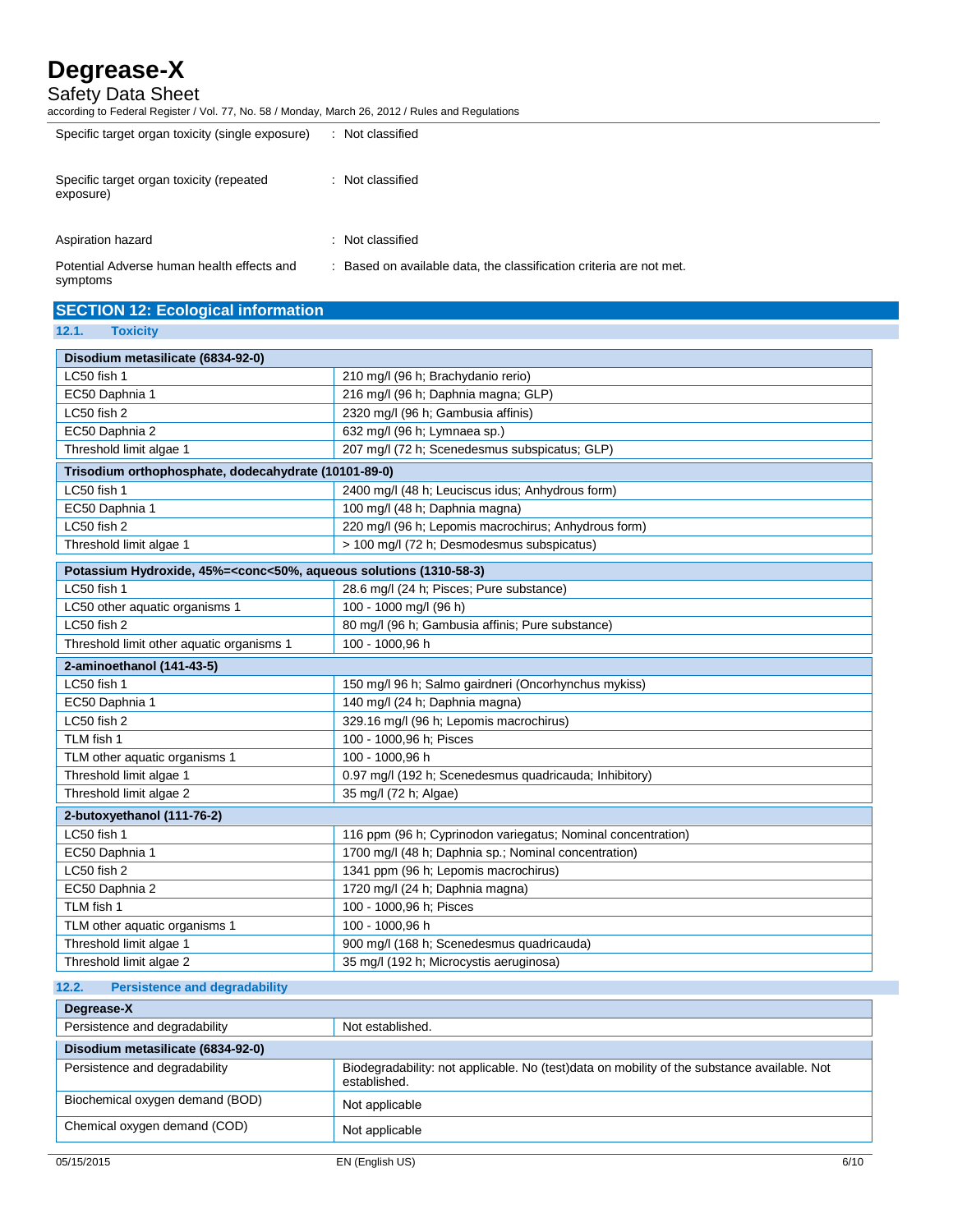Safety Data Sheet

according to Federal Register / Vol. 77, No. 58 / Monday, March 26, 2012 / Rules and Regulations

| Disodium metasilicate (6834-92-0)                                                                        |                                                                                                                                      |  |
|----------------------------------------------------------------------------------------------------------|--------------------------------------------------------------------------------------------------------------------------------------|--|
| ThOD                                                                                                     | Not applicable                                                                                                                       |  |
| BOD (% of ThOD)                                                                                          | Not applicable                                                                                                                       |  |
| Trisodium orthophosphate, dodecahydrate (10101-89-0)                                                     |                                                                                                                                      |  |
| Persistence and degradability                                                                            | Biodegradability: not applicable. Biodegradability in soil: not applicable. No (test)data on<br>mobility of the substance available. |  |
| ThOD                                                                                                     | Not applicable (inorganic)                                                                                                           |  |
| Potassium Hydroxide, 45%= <conc<50%, (1310-58-3)<="" aqueous="" solutions="" td=""><td></td></conc<50%,> |                                                                                                                                      |  |
| Persistence and degradability                                                                            | Biodegradability: not applicable. No (test)data on mobility of the components available.                                             |  |
| Biochemical oxygen demand (BOD)                                                                          | Not applicable                                                                                                                       |  |
| Chemical oxygen demand (COD)                                                                             | Not applicable                                                                                                                       |  |
| ThOD                                                                                                     | Not applicable                                                                                                                       |  |
| BOD (% of ThOD)                                                                                          | Not applicable                                                                                                                       |  |
| 2-aminoethanol (141-43-5)                                                                                |                                                                                                                                      |  |
| Persistence and degradability                                                                            | Readily biodegradable in water. Biodegradable in the soil.                                                                           |  |
| Biochemical oxygen demand (BOD)                                                                          | 0.80 g O <sub>2</sub> /g substance                                                                                                   |  |
| Chemical oxygen demand (COD)                                                                             | 1.34 g O <sub>2</sub> /g substance                                                                                                   |  |
| ThOD                                                                                                     | 2.49 g O <sub>2</sub> /g substance                                                                                                   |  |
| BOD (% of ThOD)                                                                                          | 0.32 % ThOD                                                                                                                          |  |
| 2-butoxyethanol (111-76-2)                                                                               |                                                                                                                                      |  |
| Persistence and degradability                                                                            | Readily biodegradable in water. Biodegradable in the soil. Photodegradation in the air.                                              |  |
| Biochemical oxygen demand (BOD)                                                                          | 0.71 g O <sub>2</sub> /g substance                                                                                                   |  |
| Chemical oxygen demand (COD)                                                                             | 2.20 g $O_2$ /g substance                                                                                                            |  |
| ThOD                                                                                                     | 2.305 g O <sub>2</sub> /g substance                                                                                                  |  |
| BOD (% of ThOD)                                                                                          | 0.31 % ThOD                                                                                                                          |  |
| 12.3.<br><b>Bioaccumulative potential</b>                                                                |                                                                                                                                      |  |
| Degrease-X                                                                                               |                                                                                                                                      |  |
| Bioaccumulative potential                                                                                | Not established.                                                                                                                     |  |
| Disodium metasilicate (6834-92-0)                                                                        |                                                                                                                                      |  |
| Bioaccumulative potential                                                                                | Bioaccumulation: not applicable. Not established.                                                                                    |  |
| Trisodium orthophosphate, dodecahydrate (10101-89-0)                                                     |                                                                                                                                      |  |
| Bioaccumulative potential                                                                                | Not bioaccumulative.                                                                                                                 |  |
| Potassium Hydroxide, 45%= <conc<50%, (1310-58-3)<="" aqueous="" solutions="" td=""><td></td></conc<50%,> |                                                                                                                                      |  |
| Bioaccumulative potential                                                                                | Not bioaccumulative.                                                                                                                 |  |
| 2-aminoethanol (141-43-5)                                                                                |                                                                                                                                      |  |
| Log Pow                                                                                                  | $-1.91$                                                                                                                              |  |
| Bioaccumulative potential                                                                                | Bioaccumulation: not applicable.                                                                                                     |  |
| 2-butoxyethanol (111-76-2)                                                                               |                                                                                                                                      |  |
| Log Pow                                                                                                  | 0.81 (Experimental value; BASF test; 25 °C)                                                                                          |  |
| Bioaccumulative potential                                                                                | Low potential for bioaccumulation (Log Kow $<$ 4).                                                                                   |  |
| 12.4.<br><b>Mobility in soil</b>                                                                         |                                                                                                                                      |  |

| 2-aminoethanol (141-43-5)  |                     |
|----------------------------|---------------------|
| Surface tension            | $0.050$ N/m         |
| 2-butoxyethanol (111-76-2) |                     |
| Surface tension            | $0.027$ N/m (25 °C) |
|                            |                     |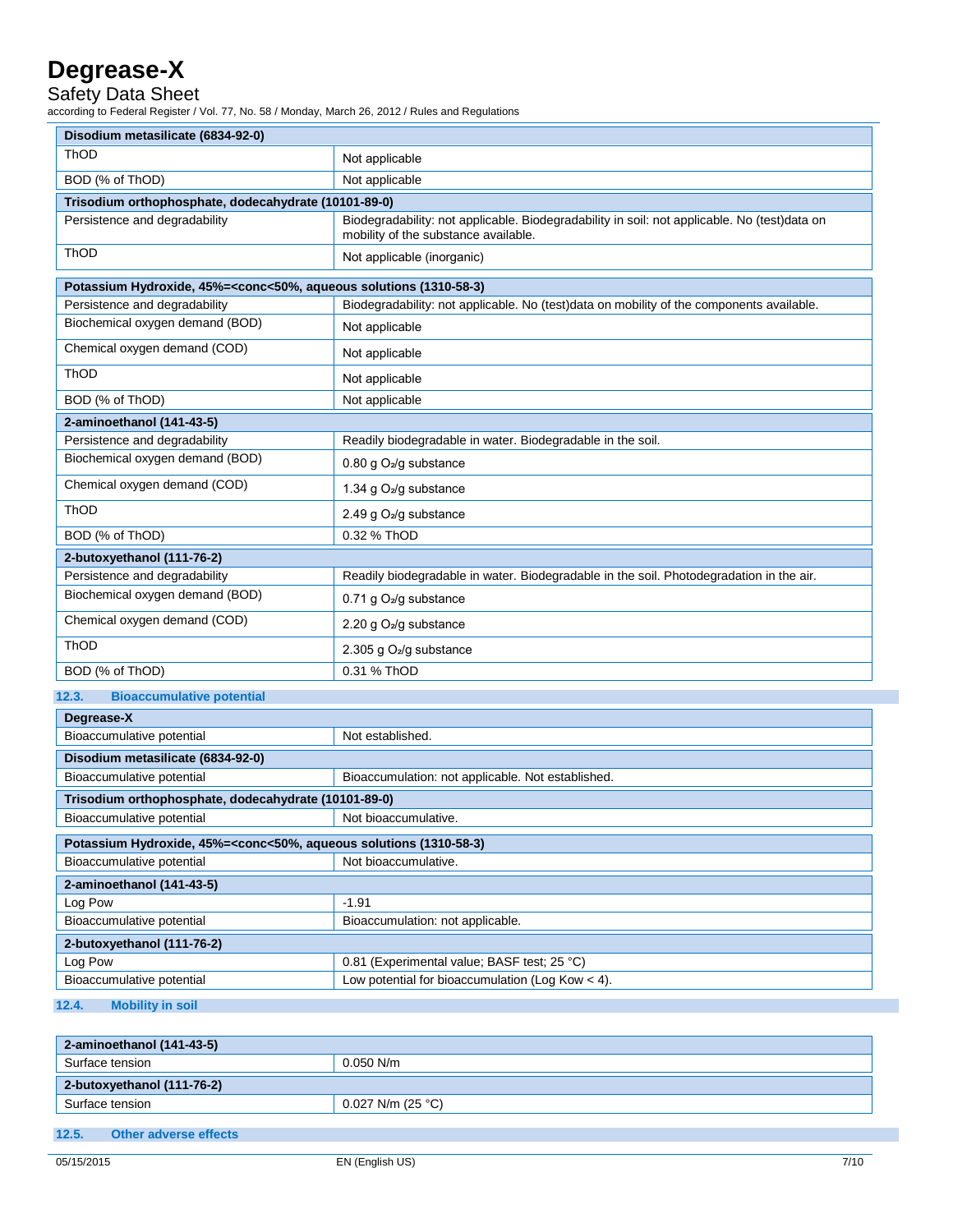Safety Data Sheet

| according to Federal Register / Vol. 77, No. 58 / Monday, March 26, 2012 / Rules and Regulations |                                                                                                                                                                                                                                                                                                                                                                                                                                              |
|--------------------------------------------------------------------------------------------------|----------------------------------------------------------------------------------------------------------------------------------------------------------------------------------------------------------------------------------------------------------------------------------------------------------------------------------------------------------------------------------------------------------------------------------------------|
| Effect on the global warming                                                                     | : No known ecological damage caused by this product.                                                                                                                                                                                                                                                                                                                                                                                         |
| Other information                                                                                | : Avoid release to the environment.                                                                                                                                                                                                                                                                                                                                                                                                          |
| <b>SECTION 13: Disposal considerations</b>                                                       |                                                                                                                                                                                                                                                                                                                                                                                                                                              |
| <b>Waste treatment methods</b><br>13.1.                                                          |                                                                                                                                                                                                                                                                                                                                                                                                                                              |
| Waste disposal recommendations                                                                   | : Dispose in a safe manner in accordance with local/national regulations. Dispose of<br>contents/container in accordance with local/regional/national/international regulations.                                                                                                                                                                                                                                                             |
| Ecology - waste materials                                                                        | : Avoid release to the environment.                                                                                                                                                                                                                                                                                                                                                                                                          |
| <b>SECTION 14: Transport information</b>                                                         |                                                                                                                                                                                                                                                                                                                                                                                                                                              |
| <b>Department of Transportation (DOT)</b>                                                        |                                                                                                                                                                                                                                                                                                                                                                                                                                              |
| In accordance with DOT                                                                           |                                                                                                                                                                                                                                                                                                                                                                                                                                              |
| Transport document description                                                                   | : NA1760 Compounds, cleaning liquid (Contains Potassium Hydroxide), 8, II                                                                                                                                                                                                                                                                                                                                                                    |
| UN-No.(DOT)                                                                                      | : NA1760                                                                                                                                                                                                                                                                                                                                                                                                                                     |
| Proper Shipping Name (DOT)                                                                       | : Compounds, cleaning liquid                                                                                                                                                                                                                                                                                                                                                                                                                 |
|                                                                                                  | Contains Potassium Hydroxide                                                                                                                                                                                                                                                                                                                                                                                                                 |
| Transport hazard class(es) (DOT)<br>Hazard labels (DOT)                                          | : 8 - Class 8 - Corrosive material 49 CFR 173.136<br>: 8 - Corrosive                                                                                                                                                                                                                                                                                                                                                                         |
|                                                                                                  |                                                                                                                                                                                                                                                                                                                                                                                                                                              |
|                                                                                                  |                                                                                                                                                                                                                                                                                                                                                                                                                                              |
|                                                                                                  |                                                                                                                                                                                                                                                                                                                                                                                                                                              |
|                                                                                                  |                                                                                                                                                                                                                                                                                                                                                                                                                                              |
| Packing group (DOT)                                                                              | : II - Medium Danger                                                                                                                                                                                                                                                                                                                                                                                                                         |
| DOT Packaging Non Bulk (49 CFR 173.xxx)                                                          | $\therefore$ 202                                                                                                                                                                                                                                                                                                                                                                                                                             |
| DOT Packaging Bulk (49 CFR 173.xxx)<br>DOT Symbols                                               | : 242<br>: D - Proper shipping name for domestic use only, or to and from Canada, G - Identifies PSN                                                                                                                                                                                                                                                                                                                                         |
|                                                                                                  | requiring a technical name                                                                                                                                                                                                                                                                                                                                                                                                                   |
| DOT Special Provisions (49 CFR 172.102)                                                          | : B2 - MC 300, MC 301, MC 302, MC 303, MC 305, and MC 306 and DOT 406 cargo tanks are<br>not authorized.<br>IB2 - Authorized IBCs: Metal (31A, 31B and 31N); Rigid plastics (31H1 and 31H2); Composite<br>(31HZ1). Additional Requirement: Only liquids with a vapor pressure less than or equal to 110                                                                                                                                      |
|                                                                                                  | kPa at 50 C (1.1 bar at 122 F), or 130 kPa at 55 C (1.3 bar at 131 F) are authorized.<br>N37 - This material may be shipped in an integrally-lined fiber drum (1G) which meets the<br>general packaging requirements of subpart B of part 173 of this subchapter, the requirements<br>of part 178 of this subchapter at the packing group assigned for the material and to any other<br>special provisions of column 7 of the 172.101 table. |
|                                                                                                  | T11 - 6 178.274(d)(2) Normal 178.275(d)(3)                                                                                                                                                                                                                                                                                                                                                                                                   |
|                                                                                                  | TP2 - a. The maximum degree of filling must not exceed the degree of filling determined by the<br>following: (image) Where: tr is the maximum mean bulk temperature during transport, tf is the<br>temperature in degrees celsius of the liquid during filling, and a is the mean coefficient of<br>cubical expansion of the liquid between the mean temperature of the liquid during filling (tf) and                                       |
|                                                                                                  | the maximum mean bulk temperature during transportation (tr) both in degrees celsius. b. For<br>liquids transported under ambient conditions may be calculated using the formula: (image)<br>Where: d15 and d50 are the densities (in units of mass per unit volume) of the liquid at 15 C<br>(59 F) and 50 C (122 F), respectively.                                                                                                         |
|                                                                                                  | TP27 - A portable tank having a minimum test pressure of 4 bar (400 kPa) may be used<br>provided the calculated test pressure is 4 bar or less based on the MAWP of the hazardous<br>material, as defined in 178.275 of this subchapter, where the test pressure is 1.5 times the                                                                                                                                                            |
| DOT Packaging Exceptions (49 CFR 173.xxx)                                                        | MAWP.<br>: 154                                                                                                                                                                                                                                                                                                                                                                                                                               |
| DOT Quantity Limitations Passenger aircraft/rail : 1 L<br>(49 CFR 173.27)                        |                                                                                                                                                                                                                                                                                                                                                                                                                                              |
| DOT Quantity Limitations Cargo aircraft only (49 : 30 L<br>CFR 175.75)                           |                                                                                                                                                                                                                                                                                                                                                                                                                                              |
| DOT Vessel Stowage Location                                                                      | : B - (i) The material may be stowed "on deck" or "under deck" on a cargo vessel and on a<br>passenger vessel carrying a number of passengers limited to not more than the larger of 25<br>passengers, or one passenger per each 3 m of overall vessel length; and (ii) "On deck only" on<br>passenger vessels in which the number of passengers specified in paragraph (k)(2)(i) of this<br>section is exceeded.                            |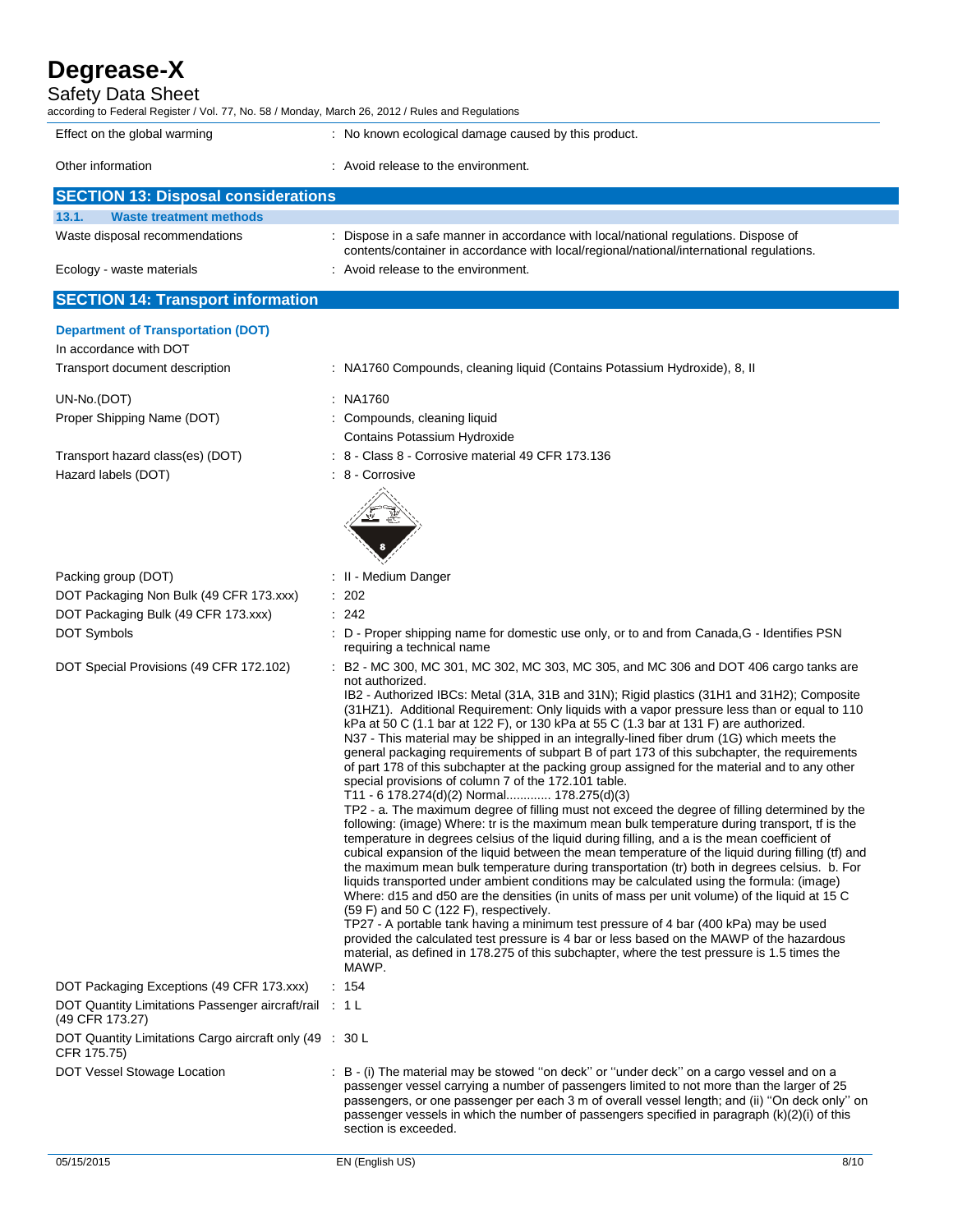Safety Data Sheet

according to Federal Register / Vol. 77, No. 58 / Monday, March 26, 2012 / Rules and Regulations

DOT Vessel Stowage Other : 40 - Stow "clear of living quarters"

### **Additional information**

Other information **contracts** : No supplementary information available.

**ADR**

No additional information available

#### **Transport by sea**

No additional information available

#### **Air transport**

No additional information available

| <b>SECTION 15: Regulatory information</b>                                                                                         |         |  |
|-----------------------------------------------------------------------------------------------------------------------------------|---------|--|
| <b>15.1. US Federal regulations</b>                                                                                               |         |  |
| Disodium metasilicate (6834-92-0)                                                                                                 |         |  |
| Not listed on the United States TSCA (Toxic Substances Control Act) inventory                                                     |         |  |
| Trisodium orthophosphate, dodecahydrate (10101-89-0)                                                                              |         |  |
| Not listed on the United States TSCA (Toxic Substances Control Act) inventory<br>Not listed on the United States SARA Section 313 |         |  |
| RQ (Reportable quantity, section 304 of EPA's<br>List of Lists)                                                                   | 5000 lb |  |
| Anionic Surfactant (68130-47-2)                                                                                                   |         |  |
| Listed on the United States TSCA (Toxic Substances Control Act) inventory                                                         |         |  |
| Potassium Hydroxide, 45%= <conc<50%, (1310-58-3)<="" aqueous="" solutions="" td=""></conc<50%,>                                   |         |  |
| Listed on the United States TSCA (Toxic Substances Control Act) inventory<br>Not listed on the United States SARA Section 313     |         |  |
| RQ (Reportable quantity, section 304 of EPA's<br>List of Lists)                                                                   | 1000 lb |  |
| 2-aminoethanol (141-43-5)                                                                                                         |         |  |
| Listed on the United States TSCA (Toxic Substances Control Act) inventory                                                         |         |  |
| 2-butoxyethanol (111-76-2)                                                                                                        |         |  |
| Listed on the United States TSCA (Toxic Substances Control Act) inventory                                                         |         |  |

#### **15.2. International regulations CANADA**

No additional information available

#### **EU-Regulations**

No additional information available

**Classification according to Regulation (EC) No. 1272/2008 [CLP]** No additional information available

**Classification according to Directive 67/548/EEC [DSD] or 1999/45/EC [DPD]** Not classified

**National regulations** No additional information available

**15.3. US State regulations**

No additional information available